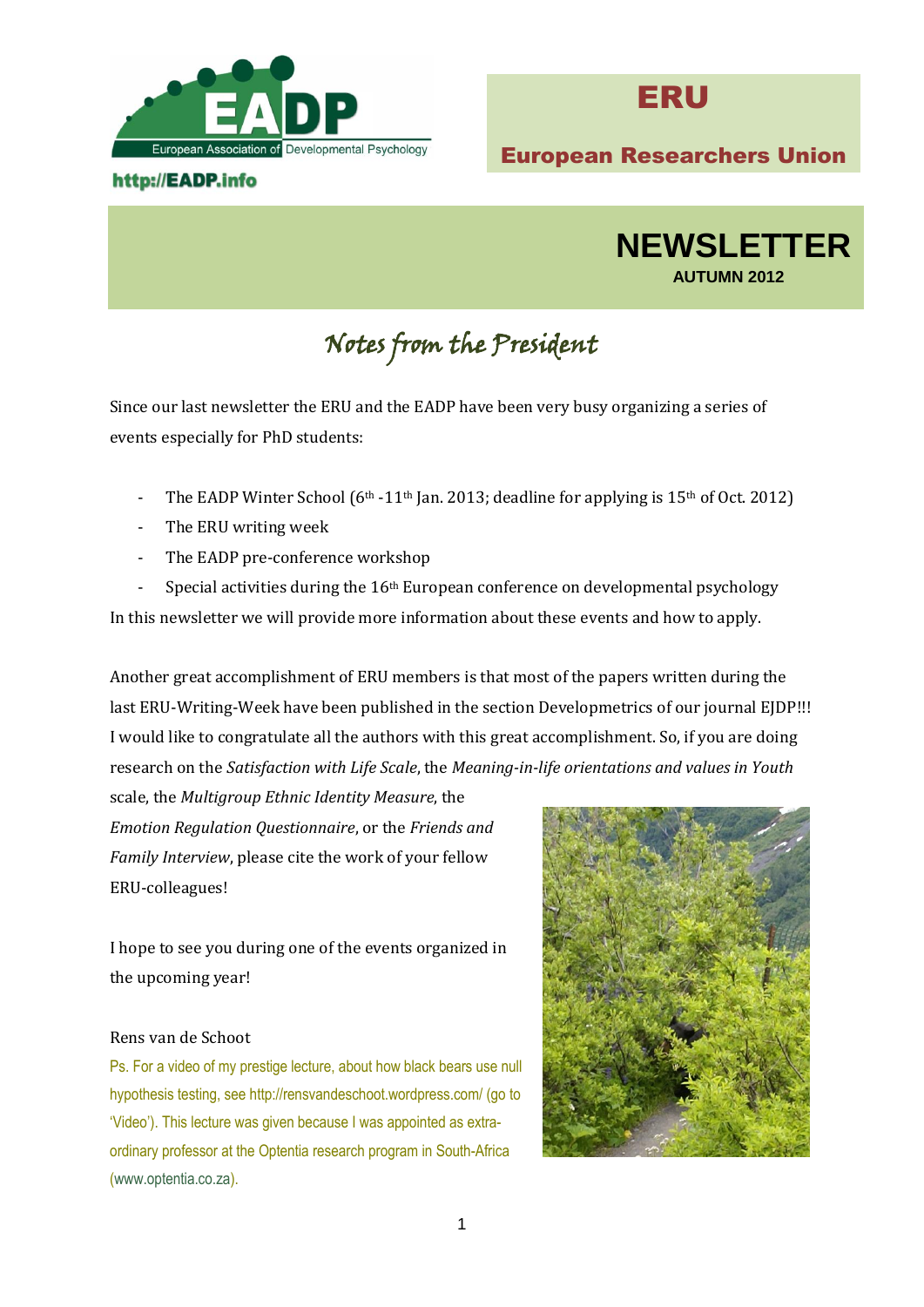## **THE 2013 ERU WRITING WEEK**

For the upcoming 2013, ERU plans to continue the writing week event, which was so successfully achieved in 2012. In order to do that, we need your feedback on two possibilities or any other suggestions on which topics might be addressed in our papers.

- 1. Repeating the 2012 experience of measurement invariance but targeting different journals than EJDP. In that case we need information on topics and datasets to assure comparability of dataset across countries.
- 2. Write up standard papers on specific topic of common interest. In that case we will need information on which topic, dataset and people will be involved.

In both cases and any other suggestions for ERU writing week, please contact Radosveta Dimitrova a[t R.Dimitrova@uvt.nl](mailto:R.Dimitrova@uvt.nl)

In our next newsletter we will inform you about new developments.

## **THE 2013 EADP WINTER SCHOOL**

The European Association of Developmental Psychology (EADP), has been organizing both Summer and Winter Schools, which are training grounds for young scholars interested in child and adolescent development. These Schools, organized around a common theme, have been a tradition since 2008, with generous funding by the Johann Jacobs Foundation. The Schools bring together established researchers, recognized for their expertise and teaching abilities with doctoral and post-doctoral students for five, intensive days of research training. The training includes exposure to innovative and creative research, as well as workshops focusing on professional skills.

In 2013, the Winter School will be held from January 6th to January 11th, 2013. The site for the school is the Bremberg Hotel and Conference Center in Haasrode, close to Leuven (Belgium). The school is co-organized by Luc Goossens (Leuven, Belgium) and Marcel van Aken (Utrecht, The Netherlands) with the assistance of Theo Klimstra (Leuven, Belgium). The Senior Scholars for this Winter School include (in alphabetical order): Marian Bakermans-Kranenburg (Leiden, The Netherlands), Luc Goossens (Leuven, Belgium), Geertjan Overbeek (Utrecht, The Netherlands), Michael Pluess (London, United Kingdom), Katarina Salmela-Aro (Helsinki, Finland), Marcel van Aken (Utrecht, The Netherlands), and Marinus van Ijzendoorn (Leiden, The Netherlands).

The theme for the 2013 Winter School is "Developmental Psychopathology, Environments, and Interactions: Moving Into the Genetics Era". The study of gene-environment interactions is considered a "hot topic" that can significantly enhance our understanding of the development of problem behaviors in youth. This type of work represents a logical extension of current research in developmental psychology that concentrates on young people's individual characteristics (e.g., temperament and personality) as they interact with features of the social environment (e.g., the quality of relationships with parents and peers) in the emergence of problem behaviors. The EADP Winter School is designed to attract both those young researchers who have already moved into this new domain of gene-environment interplay; those who plan or consider to do so in the near future; and those who envision that knowledge from this domain might come to play an important role for their own future domain of research.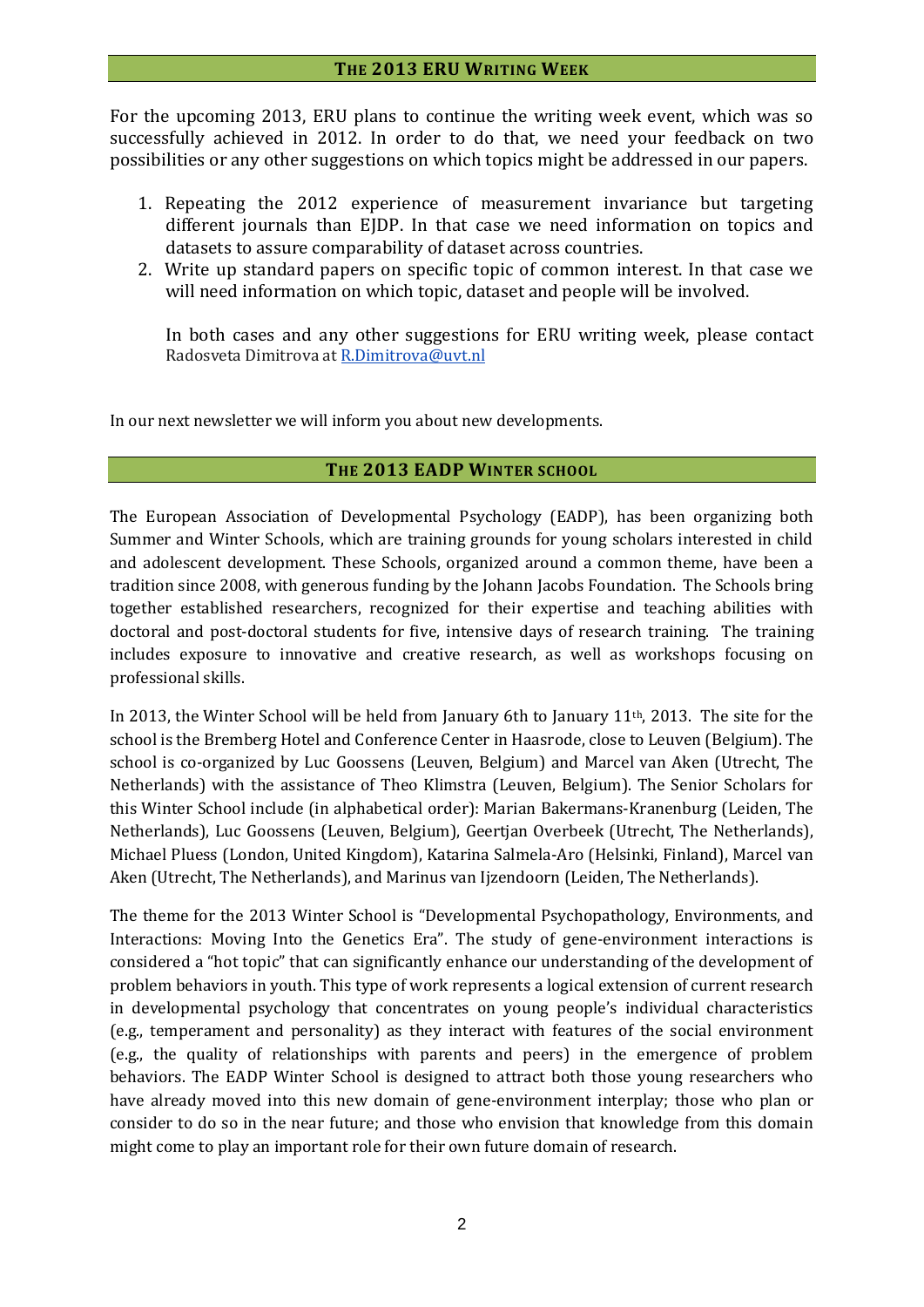We invite both doctoral and post-doctoral students to apply. A total of 26 students will be selected on the basis of their academic records, research experience, letters of recommendation, and overall evidence of scientific aptitude and competence. Students who apply should have their doctoral or post-doctoral research planned or underway, but not completed. Preference is given to students who are mid-way in their research, so that they can benefit from the critiques given during the school, or post-docs who plan to do research on gene-environment interactions or related areas in their future work. Students will receive travel subsidies (up to 250  $\epsilon$ ), with accommodations and meals (amounting to about 600  $\epsilon$ ) paid for by EADP.

Students will also present their own research projects at the Winter School and all of the participants will discuss the research questions and methods they plan to use. These research projects can (a) concentrate on gene-environment interactions in the strict sense of the term or (b) involve analyses of interactions between stable individual differences (e.g., in temperament and personality) and a specific environmental factor (e.g., the rearing style used by the parents) that can be expanded through a genetic component in future projects.

#### HOW DO YOU APPLY?

Send the following documents in English, saved as Word (.doc) or Adobe Acrobat (.pdf) files:

- 1. Your curriculum vitae (labelled *yourname.cv*)
- 2. A short description of your dissertation topic and progress so far (1-2 pages double spaced), (labelled *yourname.dissertation*)
- 3. A recommendation letter from your supervisor (labelled *yourname.lor*).

Send the files, by email, to the Co-chairs of the EADP Winter School Committee: Dr. Luc Goossens [\(Luc.Goossens@ppw.kuleuven.be\)](mailto:Luc.Goossens@ppw.kuleuven.be) and Dr. Marcel van Aken [\(M.A.G.vanAken@uu.nl\)](mailto:M.A.G.vanAken@uu.nl)

Applications must be received by **October 15th, 2012**. All applications received by that date will be evaluated by the Winter School Committee, with notifications e-mailed by Nov. 1st, 2012.

## **16TH EUROPEAN CONFERENCE ON DEVELOPMENTAL PSYCHOLOGY SEPTEMBER 3 - 7, 2013, LAUSANNE, SWITZERLAND**



## *Scientific Program*

The program will cover all aspects and research domains of developmental psychology, with a particular focus on bridging clinical and developmental sciences. Purposely, the organizing committee has been composed of both clinical and developmental researchers from two Departments of the Lausanne University, the Institute of Psychology, and the Child and Adolescent Psychiatry Department, in association with the Brain Mind Institute of the Federal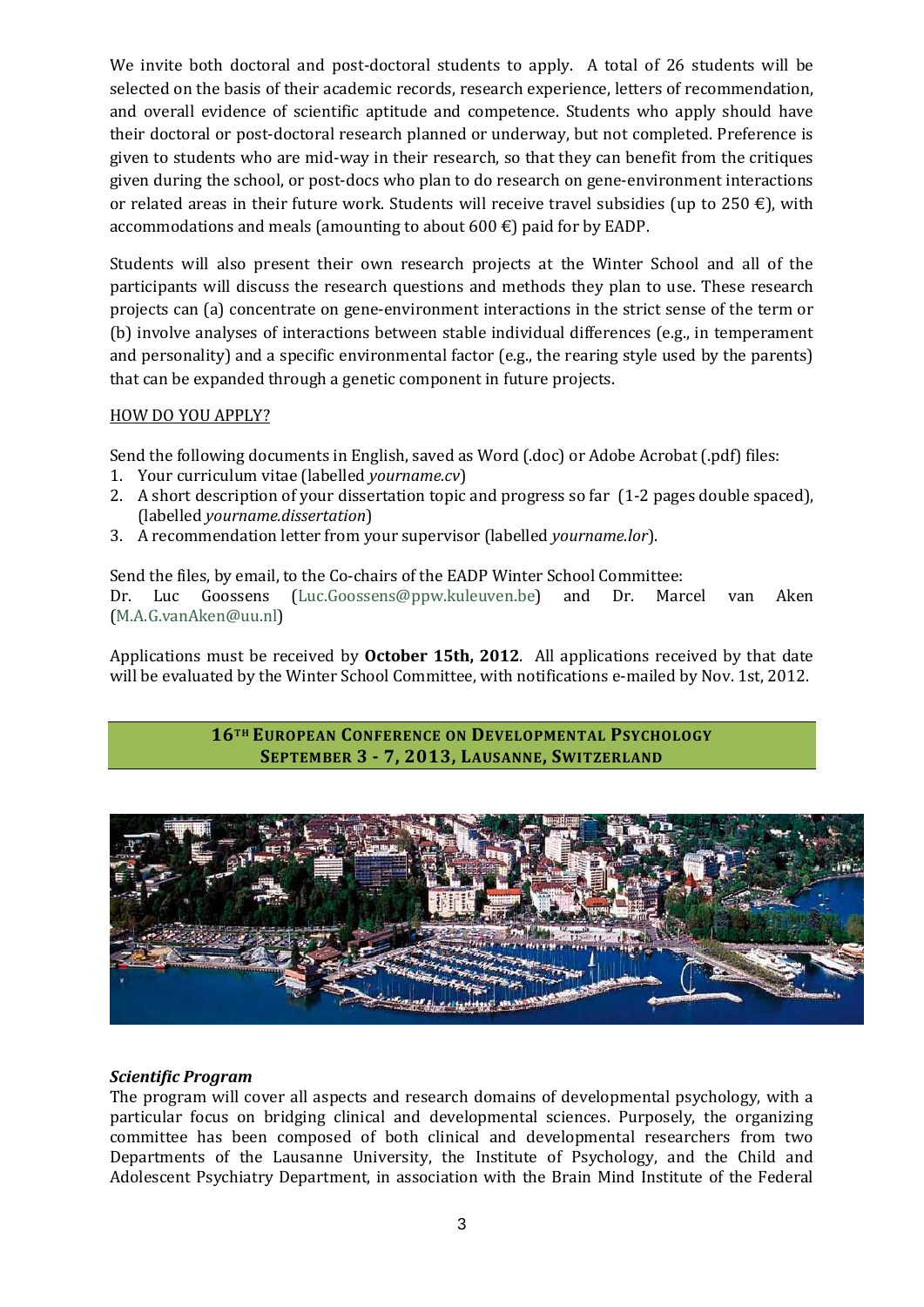Institute of Technology in Lausanne. Cross-fertilizing fundamental and clinical sciences represent a specific area of expertise in Lausanne.

### *Registration*

The abstract submission and registration will be open online in September 2012 at [www.unil.ch/ecdp2013](http://www.unil.ch/ecdp2013)

Fees range from around  $\epsilon$  190 (e.g. early birds student EADP members) to  $\epsilon$  390 (e.g. on-site registration EADP non-members).

#### *Important dates*

June 2012.......................Second announcement December 15, 2012.........Deadline for abstract submission March 15, 2013...............Notification of acceptance April 15, 2013.................Deadline for early registration More at [www.unil.ch/ecdp2013](http://www.unil.ch/ecdp2013)

#### **SPECIAL ACTIVITIES FOR PHD STUDENTS AT THE ECDP**

During the 16th European Conference on Developmental Psychology there will be some special events organized for PhD students On behalf of the European Association of Developmental Psychology (EADP), Early Researcher Union (ERU) and the Jacobs Foundation:

- The *Jacobs Foundation* supports financially 15 PhD students within the framework of collaboration with the EADP to attend the 16th European Conference on Developmental Psychology. The 15 fellowships will be divided into 8 fellowships offered to young researchers in recognition of their excellent work, independently of their country of origin, and 7 to young researchers from economically developing countries. Only members of the EADP can be recipients of the fellowships. Please go to the EADP website for membership application before or upon being selected for the fellowship. In this way you can also ask for a reduced fee when registering for the conference. The 15 fellowships will be selected based on their poster submission for the best poster award, see below.
- **The** *Best Poster Award*. Click on this link for instructions how to apply for the best poster award. 15 candidates who will be granted a fellowship. During the closing ceremony the best poster and the first and second runner-up will be made known.
- *ERU poster symposium*. The 15 fellowships selected will be invited to give a five minute presentation during this special event chaired by the president of the ERU (dr. Rens van de Schoot).
- *Lecture on Presentation Skills* by dr. Rens van de Schoot and Dr. Dorothea Dette-Hagenmeyer. This lecture is specially intended for the 15 fellowships to improve their presentation skills, but is also open for other PhD-students.
- *ERU Social Event***.** The ERU social event will take place on September 4, Wednesday. Further information will be provided in out next newsletter.
- *ERU General Assemble***.** The board of the Early Research Union invites all PhDstudents who are member of the EADP to take part in this meeting. We will inform you what the ERU has done since the last conference and we will discuss our future plans. If you want to receive the agenda, please send an email to our secretary Radosveta Dimitrova ([r.dimitrova@uvt.nl](mailto:r.dimitrova@uvt.nl))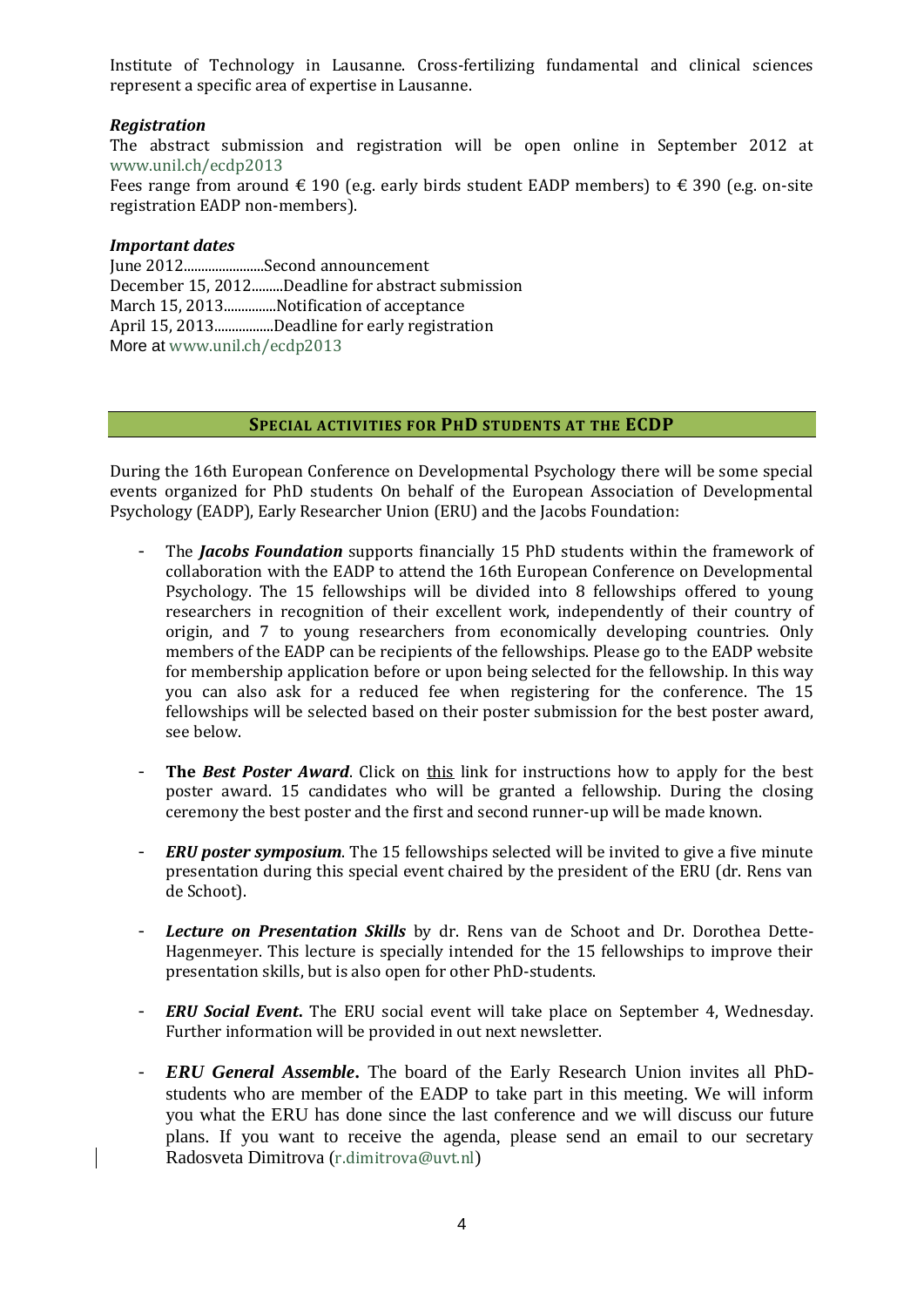- Altogether, the program targeted to early researchers gathers the above mentioned initiatives endorsing great opportunities to communicate, interact, learn and become active in the welcoming context of the upcoming  $16<sup>th</sup>$  EADP conference in Lausanne <http://www3.unil.ch/wpmu/ecdp2013/>

The procedure for the best poster award among those is the following:

- To send an abstract for a poster presentation during the regular period of submission: September 15-December 15, 2012. Notification of acceptance will be made before March 15, 2013.
- After March 15, 2013, a special call for the Fellowships sponsored by the Jacobs Foundation will be open for all PhD students who were already accepted for a poster presentation.
- Application for the fellowship requires the additional submittance of a pdf poster file including the complete poster layout by the end of April 2013. The pdf-files will be submitted to the email address of the secretary of the ERU, Radosveta Dimitrova, email: [R.Dimitrova@uvt.nl](mailto:R.Dimitrova@uvt.nl)
- Board members of the EADP and of the ERU will select 15 posters who will be granted a fellowship. The students will be notified by the end of May. During the poster session they will receive a small banner with the text "nominated for the ERU-best-poster award". The selected young researchers will receive a fellowship of  $\epsilon$ 1000.
- In addition, the 15 fellowships selected will have a five-minute poster presentation during the "**ERU poster symposium**" chaired by the president of the ERU.
- During the regular poster sessions of the conference, board members of the EADP and of the ERU will select the **best poster and the first and second runner-up**.
- During the closing ceremony the best poster and the first and second runner-up will be made known by the president of the ERU. The award consists of: (1) a certificate, (2) a next 2-year free membership of the Association and (3) a publication in the newsletter of the ERU.

# **THE 2013 EADP CONFERENCE – ERU SYMPOSIA**

During the 16th European Conference on Developmental Psychology, we would like to submit papers for symposia organized by ERU members. There are two potential topics:

- Symposia 1: Measurement invariance, which will cover papers developed during our writing week in 2012
- Symposia 2: Identity and Well-Being of Children and Youth across Europe

For both options and any other suggestions for ERU symposia, please contact Radosveta Dimitrova a[t R.Dimitrova@uvt.nl](mailto:R.Dimitrova@uvt.nl)

# **THE 2013 EADP PRECONFERENCE WORKSHOP**

We are pleased to announce you the Preconference Workshop on Evidence-based Parent Education Programs to Promote Positive Parenting, funded by the Jacobs Foundation, which will take place on the occasion of the 16th European Conference on Developmental Psychology**,** in Lausanne, Switzerland, September 3-7, 2013. The preconference workshop will be scheduled on September 3 from 9.00 to 16.30. It is a joint initiative of its former organizers and staff members Maria José Rodrigo (La Laguna University, Tenerife), Ana Almeida (Minho University, Portugal), Barbara Reichle (Ludwigsburg University, Germany) and, on behalf of ERU (Early Researchers'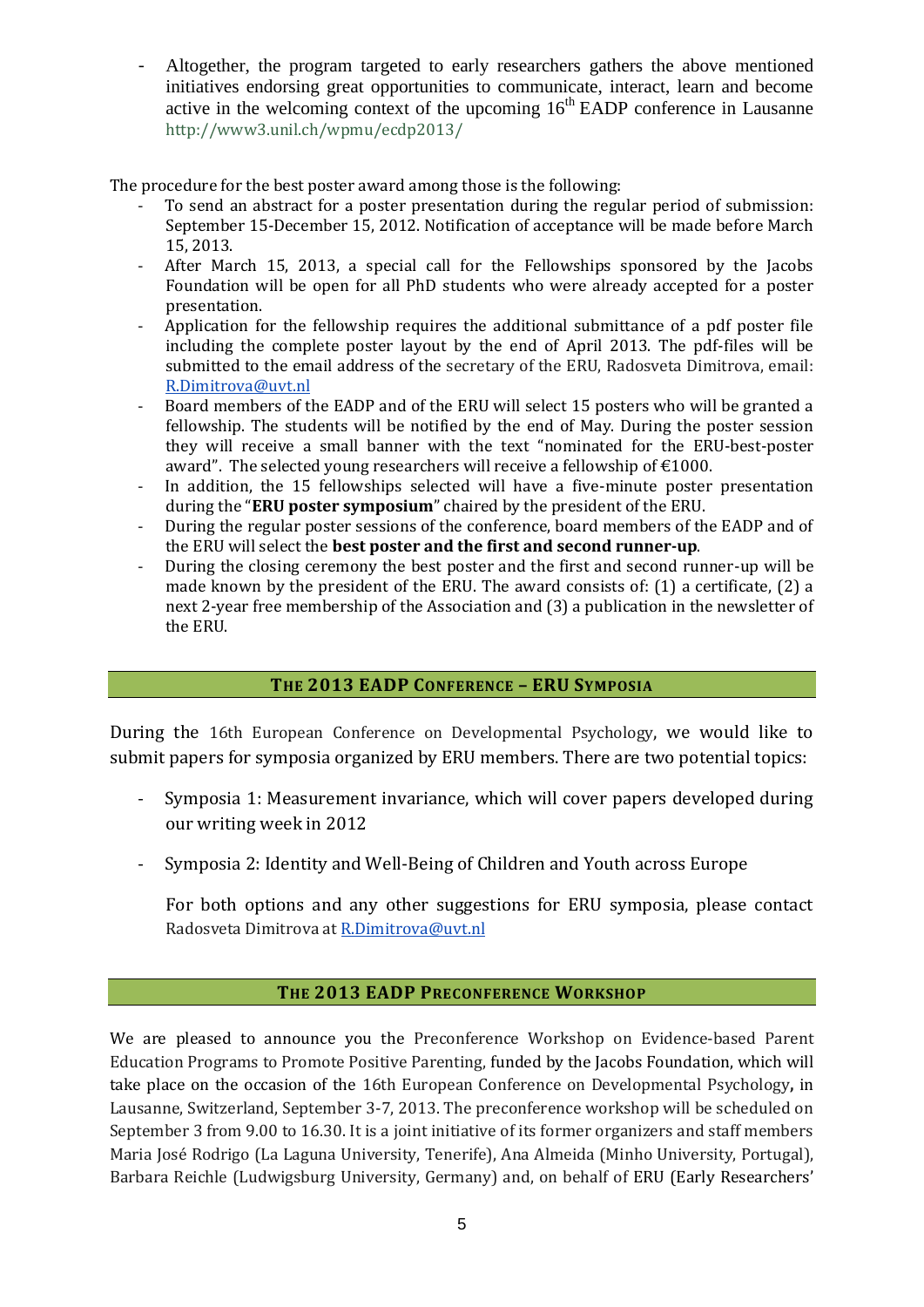Union), Rens van de Schoot (Utrecht University, Netherlands) and Radosveta Dimitrova (Tilburg University, Netherlands).

The main objectives of the preconference workshop are to present research and intervention studies and to discuss the theoretical, empirical, practical, and professional aspects of evidencebased parenting education and its implications for policies on positive parenting. Presenters will include acknowledged international researchers and professionals, former staff members of the Tenerife Winter School, and young researchers, who have been granted a Jacobs Foundation Fellowship. Some additional non-funded experts and audience will attend the preconference workshop to a maximum of 35 participants in total.

The 15 fellowships sponsored by the Jacobs Foundation will be distributed among PhD or postdoctoral students which have been recommended by their supervisors due to their excellent work on parental education programs. The final recipients of the fellowship will receive 1000 Euros under two further conditions: to be members of the EADP and to register to the 16th European Conference on Developmental Psychology with a reduced fee as members.

The posters presented by the PhD students will enter into the selection procedure for the best poster award (see above). During the closing ceremony the best poster and the first and second runner-up will be made known by the president of the ERU. The award consists of: (1) a certificate, (2) a next 2-year free membership of the Association and (3) a publication in the newsletter of the ERU.

We invite you to consult with your advisor and to tell us your intention or availability to participate with your current work on parenting programs in this new event. If you care to formalize your interest, please, send your reaction to this email to María José Rodrigo (mirodri@ull.es) and submit us an abstract of 200 words until October, 15<sup>th</sup>, 2012. We will be delighted if you consider this opportunity to present your work and attend the conference.

On behalf of the organizing committee,

Maria José Rodrigo Ana Almeida Barbara Reichle Rens van de Schoot Radosveta Dimitrova

## **EVENTS & ANNOUNCEMENTS**

- If you work with the software **M***plus* you might be interested in a new series of videos about new developments (e.g., in M*plus* v7 there is the option for graphical input and output…). See **<http://mplus.fss.uu.nl/> and go to 'Videos'.** On this website you can also watch the videos of the 4th M*plus* users meeting. Note that the 5th meeting will take place 25th of March 2013. For other M*plus* events organized at Utrecht University, see <http://mplus.fss.uu.nl/events/>
- **The 9th International Multilevel Conference is on March 27-28 (2013). Prior to the conference (26th of March) a one-day course is taught by prof. Stef van Buuren on Mutiple Imputation of Multilevel missing data in MICE. See <http://multilevel.fss.uu.nl/> for more information.**
- **Society for Research in Child Development** 2013 Biennial Meeting April 18 20, 2013, Seattle, Washington, USA,